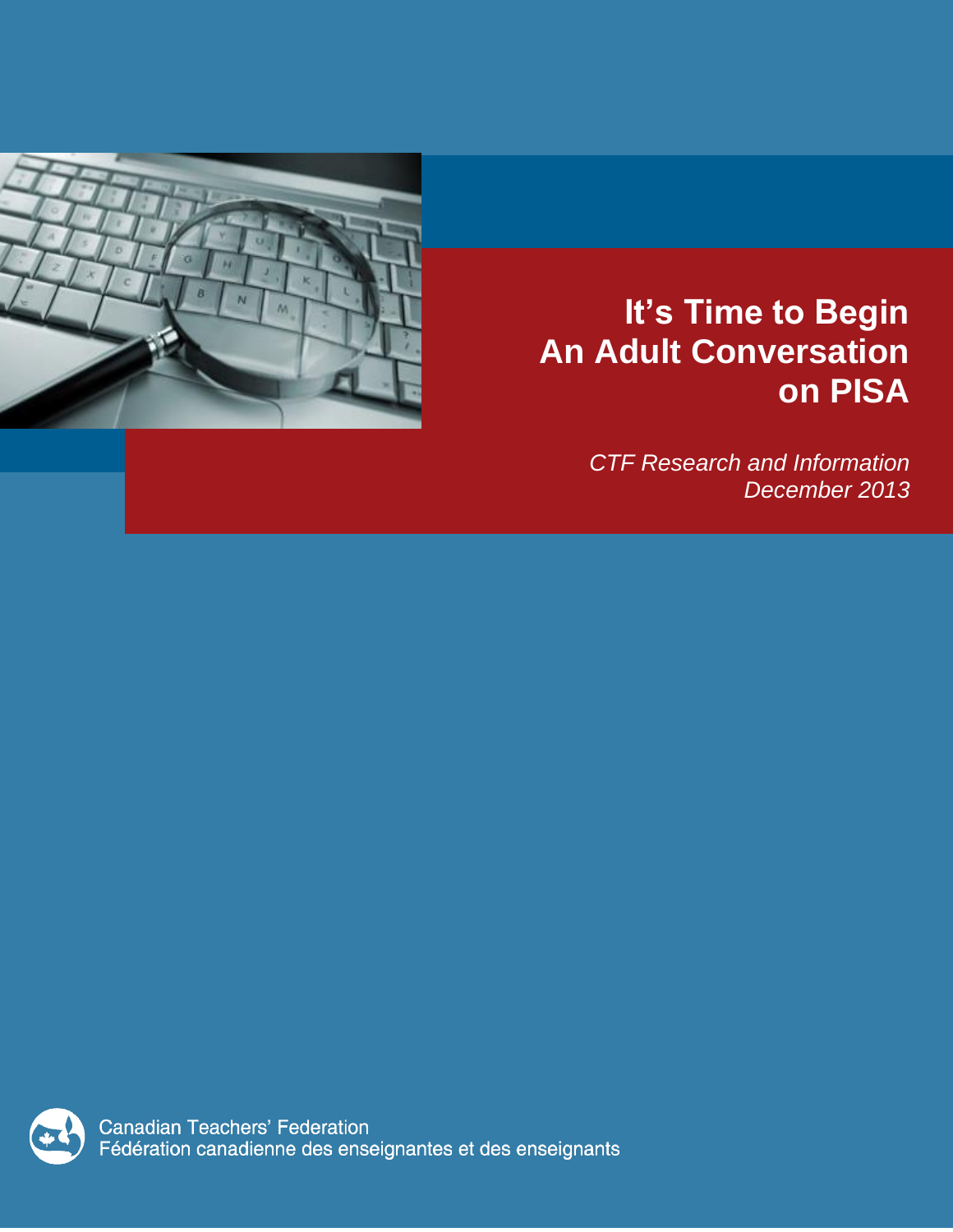# **It's Time to Begin an Adult Conversation about PISA**

# **Myles Ellis, Acting Deputy Secretary General**

Another round of PISA reporting has come and gone and the world is still spinning. So is the media. For the classroom teacher, generally, today is another day where they will teach and children and youth will learn. So do the PISA results impact on a day in the life of a classroom teacher? I would suggest that they do but the degree of impact is probably related to where you live. Nevertheless, I believe it is time we had an adult conversation about PISA.

Are there positive things one could say about PISA? Supporters would say absolutely. They would argue:

- $\checkmark$  There is a need to have some way of comparing education systems in a global economy within a global village.
- $\checkmark$  Increasingly, with the exponential growth of a knowledge economy, human capital is the most important capital asset.
- $\checkmark$  This type of assessment, using a sampling of students, is positive in the sense that it is not 'high stakes' in that it has nothing to do with an individual student's evaluation for advancement or promotion, being anonymous. Yet the results can inform jurisdictions on where changes to the curriculum, teacher in-service or professional development might be appropriate.
- $\checkmark$  There is data in these results that help to confirm what we believe or know about what is important. Information that confirms, as PISA does, that our system attracts strong teachers and prepares and in-services them well. This is essential in the turning out of students who achieve exceptionally well compared to international peers. But in addition, PISA confirms that the Canadian system has an almost incomparable system of equity.

All these points have validity, particularly the last two. It is totally appropriate to have a mechanism that illustrates where some parts of a country are achieving greater success in one curriculum area over another. What can we learn from each other to help us improve? And the last point is an appreciation of PISA validating Canadian values of equity and social justice.

Yet there are those who would criticize PISA. They would argue that:

- $\checkmark$  There is an agenda behind PISA. The OECD is essentially about economics. Using PISA to channel the conversation about education through a narrow economic funnel is inappropriate to say the least.
- $\checkmark$  The narrow focus of the tests on numeracy, literacy and science does not give a valid picture of the whole school experience. Adding "financial literacy" to the areas tested in the future does not address the concern.
- $\checkmark$  The ranking of countries internationally, and provinces nationally, is problematic from many perspectives. There are so many factors that come into play when looking at the reasons why some finish high and some finish low. Should we just believe that the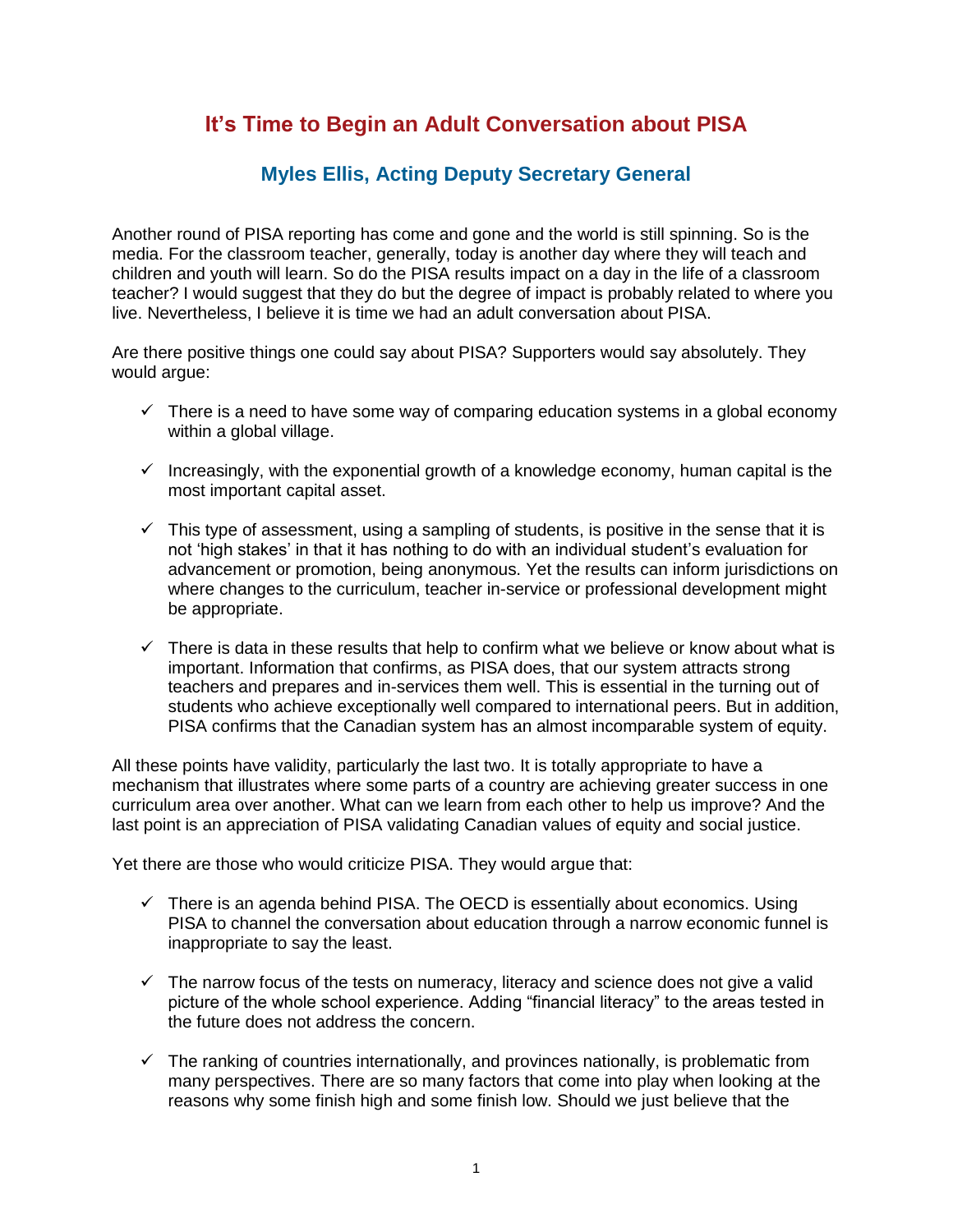teachers and administrators in what is considered "low performing" jurisdictions are all lazy and incompetent? That examples of excellence don't happen there? Isn't there a risk of stigmatizing these educators based on PISA results?

 $\checkmark$  If we must compare jurisdictions, then let's use fair comparisons, apples to apples. Including Chinese "economies" in the ranking seems odd. Other comparisons are at least questionable.

When the first PISA tests were written in 2000, Canada ranked  $6<sup>th</sup>$  in mathematical literacy.

The following did not participate:

- $\checkmark$  Shanghai-China (a city)
- $\checkmark$  Singapore (a city state)
- $\checkmark$  Hong Kong-China ( a 'special' administrative region of China)
- $\checkmark$  Chinese Taipei
- $\checkmark$  Macao-China (a 'special' administrative region of China)

These all ranked ahead of Canada in 2012, when considering "statistical significance". The other countries still ranked ahead of us are Korea, Japan, Liechtenstein and Switzerland. (Liechtenstein is the sixth smallest country in the world with a population of 35,000. It has the highest gross domestic product in the world). It would seem that there is some room for questioning the appropriateness of comparisons.

Finally, these are undoubtedly "high stakes" tests. The degree to which PISA has informed government decision making: legislation, expenditures, resource allocation etc., has been unparalleled, and at least some of those decisions, in some jurisdictions, seem not to have been in the best interest of children and youth.

In the analysis that follows, CTF Researcher Rick Riel examines more closely the OECD data from a Canadian perspective, expanding on this commentary. There is an argument here to take a closer look, continue to have an adult conversation, especially when individuals like John Manley, President and CEO of the Canadian Council of Chief Executives declares the results to be a "national emergency" for Canada.

You can look forward to receiving additional commentary on PISA in the future as we continue this adult conversation.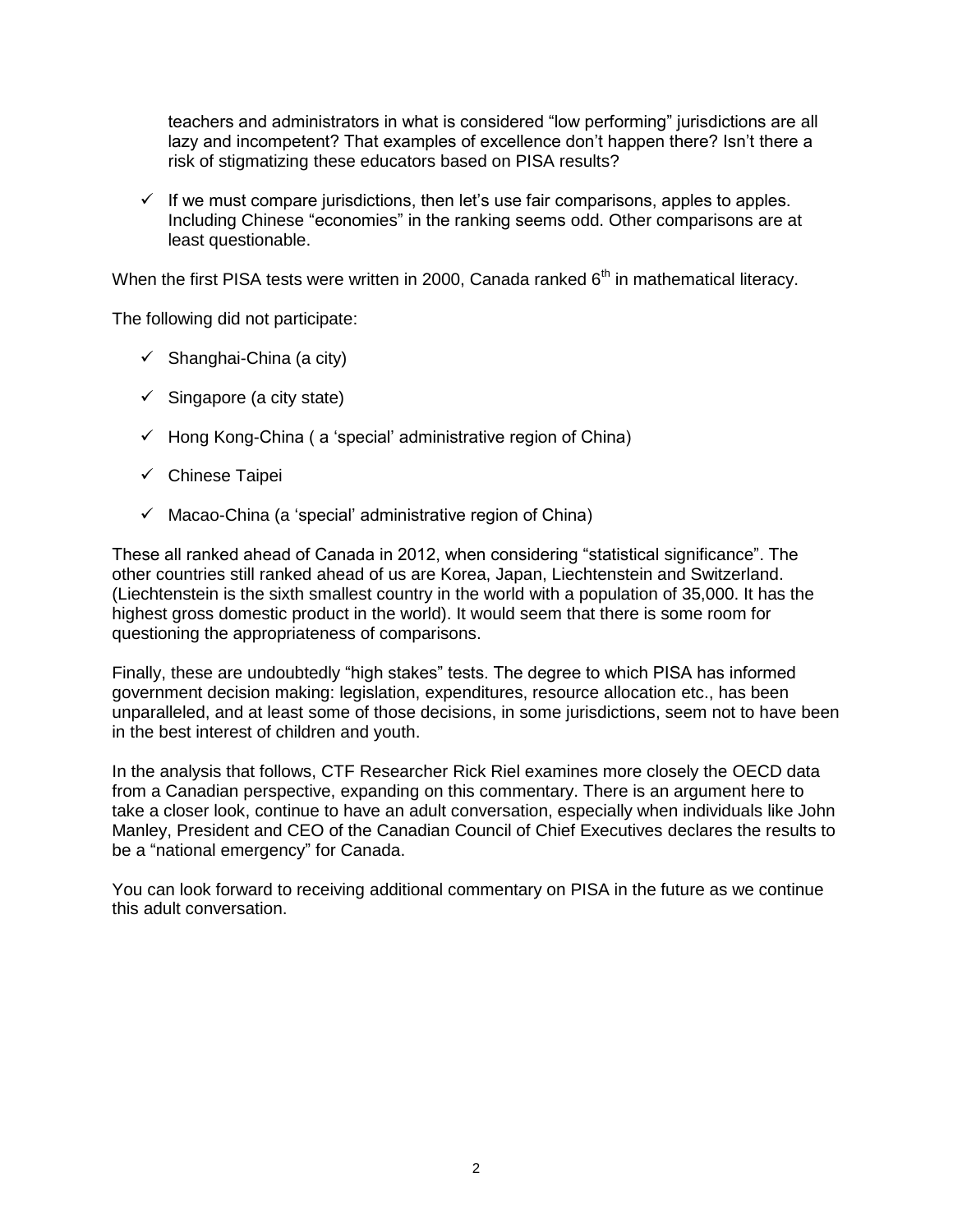# **PISA 2012: Selected Results for Canada Based on the OECD Report: PISA 2012 Results in Focus, What the 15-year-olds know and what they can do with what they know**

# **Richard Riel, Researcher**

# **Top performers in reading (Level 5 or 6).**

On average across OECD countries, 8% of students are top performers in reading (Level 5 or 6). These students can handle texts that are unfamiliar in either form or content and can conduct fine-grained analyses of texts. Shanghai‑China has the largest proportion of top performers – 25% – among all participating countries and economies.

More than 15% of students in Hong Kong‑China, Japan and Singapore are top performers, in reading as are more than 10% of students in Australia, Belgium, **Canada**, Finland, France, Ireland, Korea, Liechtenstein, New Zealand, Norway, Poland and Chinese Taipei.

## **PISA Mathematics Score**

#### **Comparison to Other OECD Countries/Economies**

- Canada's mean score in 2012 was 518, exceeding the OECD average of 494.
- Canada's score exceeds 5 of the 6 other G7 countries including Germany (514), France (495), the United Kingdom (494), Italy (485), and the United States (481); and is second in the G7 behind only Japan (536).
- Canada's score also exceeded the mean score in countries including Belgium (515), Austria (506), Australia (504), New Zealand (500), Norway (489), Spain (484), and Sweden (478).
- Canada trailed Shanghai-China which is reported to have the highest mean at 613.
- Although Canada ranks  $13<sup>th</sup>$  among the 65 countries and economics, 3 of those listed above Canada are various economies within the same country of China, and possibly 4 if we were to include Chinese Taipei.
- Other than Japan, notable countries that Canada trailed in 2012 include Switzerland (531), the Netherlands (523) and Finland (519).

#### **Share of Low Achievers in Mathematics (Below Level 2)**

- Canada's share is reported to be 13.8%, well below the OECD average of 23.1%
- Canada's share exceeds Japan (11.1%) but falls below the 5 remaining G7 countries, which experienced shares ranging from 25.8% in the USA to 17.7% in Germany.
- The Netherlands had a slightly higher share (14.8%) than Canada despite having a higher mean score (523).
- Shanghai-China experienced the lowest share at 3.8%.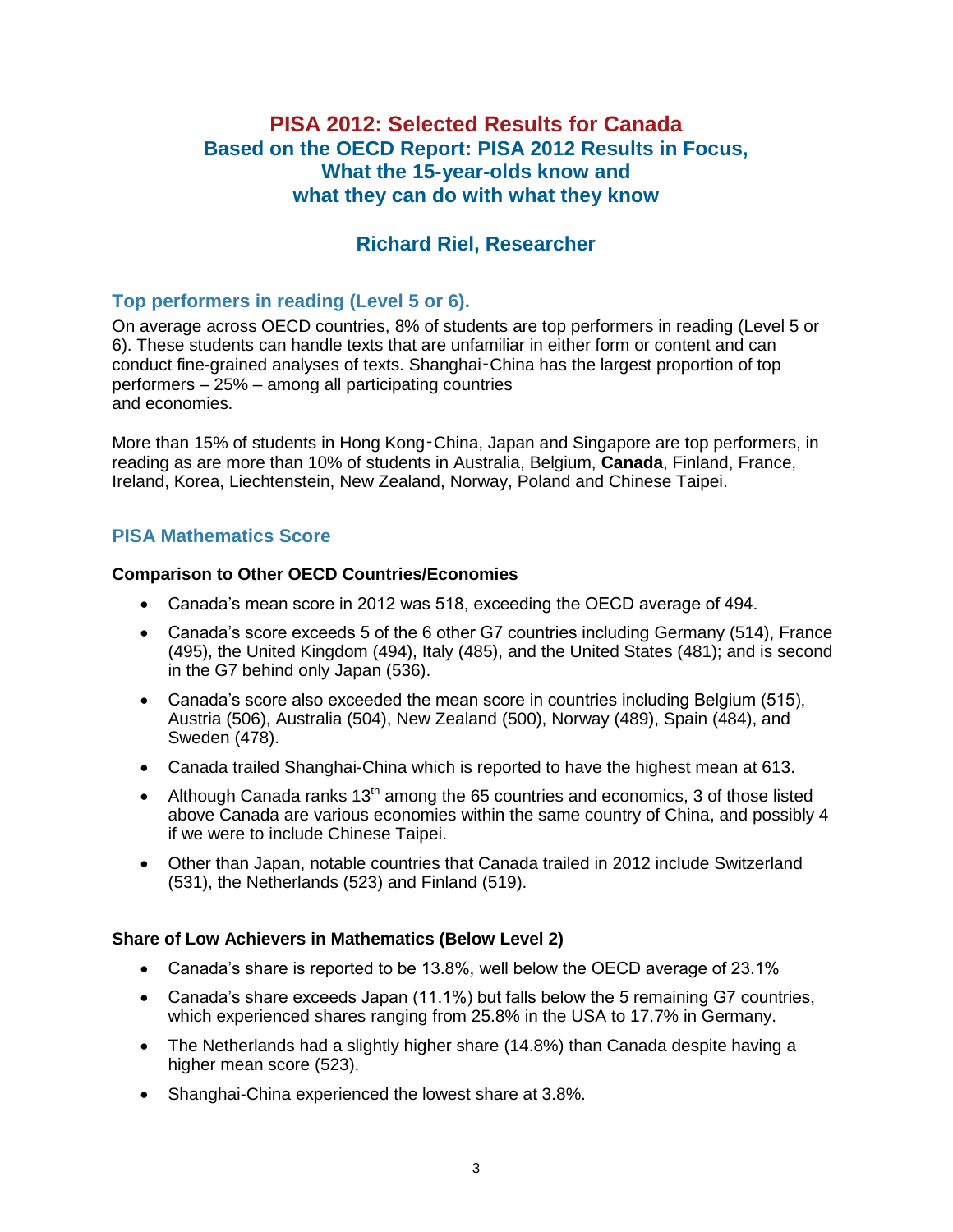#### **Share of top performers in mathematics (Level 5 or 6)**

- 16.4% of Canadians tested are reported to be top performers in math, exceeding the 12.6% OECD average.
- Canada's share ranked third among G7 countries behind Japan (23.7%) and Germany (17.5%), but significantly above the USA (8.8%). Shanghai-China had the highest reported share at 55.4%.

#### **Change in Math Scores from a Country's/Economy's Earliest Participation in PISA to PISA 2012**

- Canada's mean PISA score for math dropped by 1.4 points on an average annual basis, while the OECD average dropped by 0.3 points.
- G7 countries that experienced an average annual increase in mean math score points included Italy (2.7), Germany (1.4), Japan (0.4), and the USA (0.3),
- France(-1.5) was the only G7 country whose annualized mean math score points change declined by more than Canada, while United Kingdom (-0.3) had a smaller decline.

#### **Countries/economies whose mean score is NOT statistically significantly different from Canada`s Score**

 Canada's score is not significantly different, from the Netherlands, Estonia, Finland, Poland, Belgium, Germany and Viet Nam, which are all statistically significantly above the OECD average.

#### **Countries whose PISA Math Scores Were Above Average in 2003 But Deteriorated in 2012**

 Some of the countries whose performance deteriorated more than Canada in 2012 following above OECD average PISA performance in 2003 include the Netherlands, Denmark, Australia, New Zealand, Finland and Sweden.

## **PISA Reading Scores**

- Canada's mean reading score in PISA 2012 was 523, exceeding the OECD average of 496.
- Canada's 2012 score trailed Japan (538), but exceeded the remaining G7 countries of Germany (508), France (505), the United Kingdom (499), the USA (498), and Italy (490).
- Canada's mean score for reading declined by an average annualized change of 0.9 points from its earliest participation in PISA to the 2012 PISA, compared to an average annual increase of 0.3 for the OECD average.
- Canada incurred the most significant average annualized decline among the G7 countries from their earliest participation in PISA to the 2012 PISA, with the USA being the only other G7 country to experience an annualized decline in its mean score (-0.3).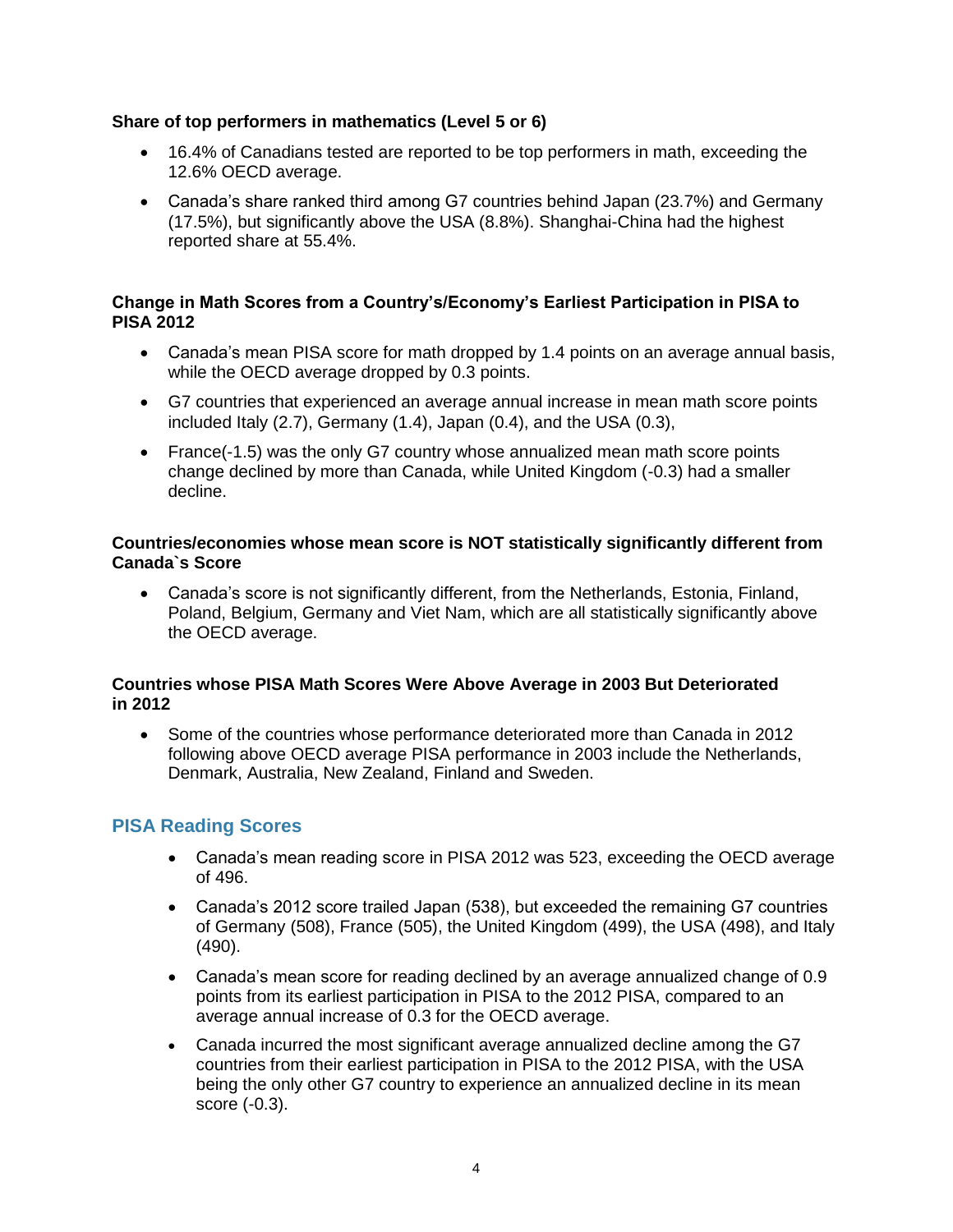### **PISA Science Scores**

- Canada's mean science score in PISA 2012 was 525, exceeding the OECD average of 501.
- Canada's score trailed Japan (547), but exceeded the remaining G7 countries including the G7 low in Italy (494).
- Canada's mean score for sciences declined by an average annualized change of 1.5 points from its earliest participation in PISA to the 2012 PISA, compared to an average annual increase of 0.5 points for the OECD average.
- Italy (3.0) had the highest increase in science scores among the G7 countries from its earliest participation in PISA to the 2012 PISA, and the United Kingdom was the only other G7 country to experience a decline in score (-0.1).

## **Excellence through Equity: Giving Every Student the Chance to Succeed**

#### **What the data tell us**

#### **Performance and equity**

- Canada combined high levels of performance with equity in education opportunities as assessed in PISA 2012. The following countries did the same: Australia, Estonia, Finland, Hong Kong-China, Japan, Korea, Liechtenstein and Macao‑China.
- Canada is reported to have had an above-average performance in mathematics and above-average equity in education opportunities. Japan was the only other G7 country for which this is the case. In comparison, the United States had below-average math performance and below average equity in education opportunities.
- The strength of the relationship between student performance in math and socioeconomic status in Canada is weak, falling below the OECD average, while France was the only G7 country for which the relationship is above the OECD average.

## **Student's Engagement, Drive and Self-Beliefs**

- 35%of Canadian students in PISA 2012 reported having skipped classes or days of school, resulting in reduction of 29 score points. In comparison, the OECD average was 25% and accounted for an average reduction of 37 score points.
- Canada's score-points were raised 37 per unit of the index of openness to problem solving, exceeding the OECD average of 31 points.
- The change in Canada`s score-points associated with mathematics self-efficiency was an increase of 47, falling below the OECD average of 49.
- 60% of students in Canada reported in PISA 2012 that their teachers often present problems for which there is no immediately obvious way of arriving at a solution, and 66% reported that their teachers often present them with problems that require at least one week to complete. Canada is therefore more successful in this regard compared to the OECD average which is reported to have shares of 47% and 17% respectively.
- The percentage of students in PISA 2012 who reported being happy at school was above the OECD average in Canada, ranking fourth among G7 countries behind Japan, the United Kingdom and France.